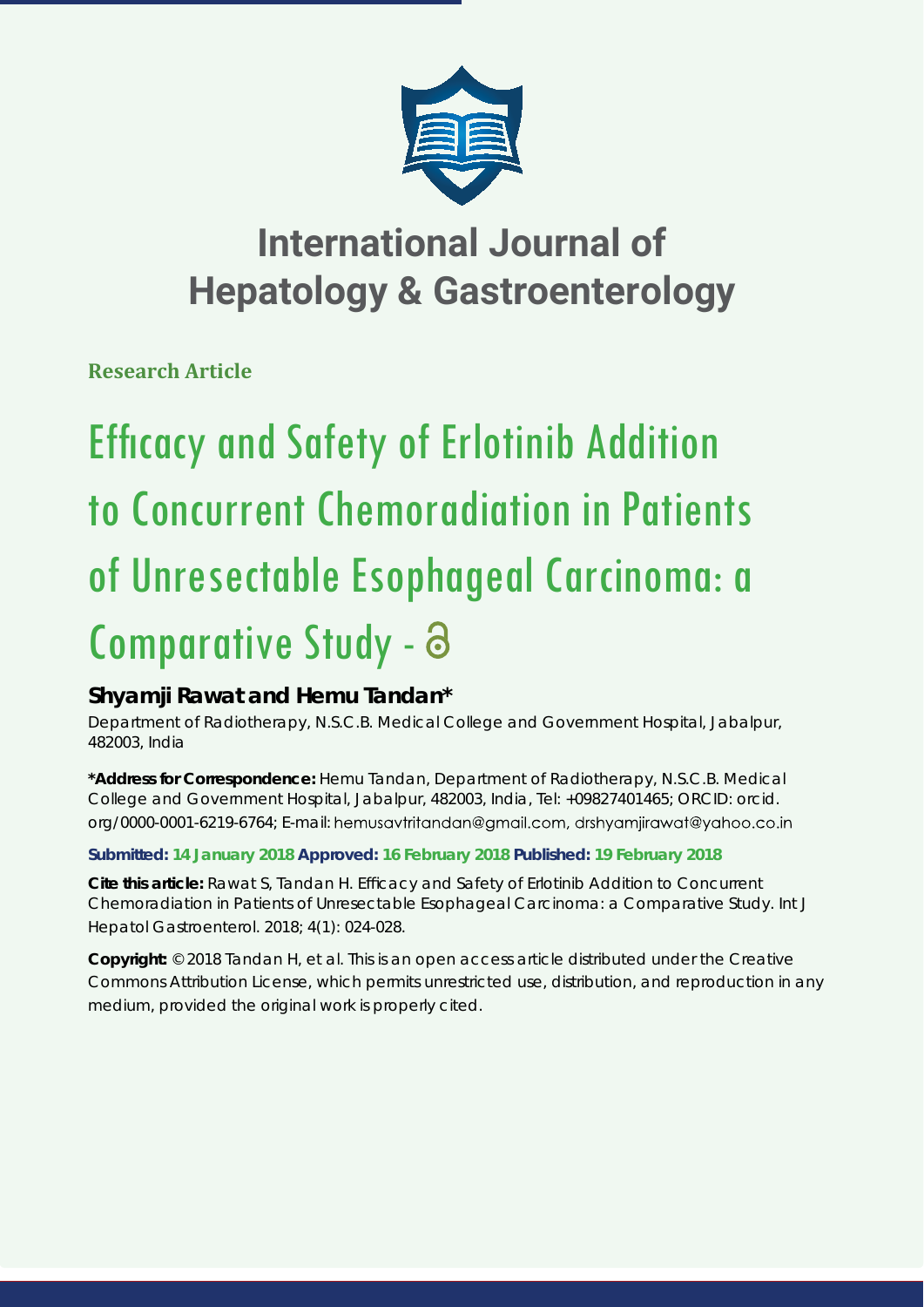#### **ABSTRACT**

**Background:** Erlotinib is an oral EGFR Tyrosine Kinase (TK) inhibitor. Clinical trials of Erlotinib in combination with concurrent chemoradiotherapy in unresectable esophageal carcinoma have demonstrated improved clinical outcomes.

Purpose of study: We have prospectively evaluated the efficacy and safety of Erlotinib with Concurrent Chemoradiotherapy (CRT) in unresectable esophageal carcinoma compared with standard CRT.

**Methods:** In this prospective, two arm, comparative study, total 50 unresectable esophageal carcinoma patients received either Erlotinib (150 mg/day) with CRT or standard CRT. Treatment of CRT included cisplatin 50 mg/m<sup>2</sup> intravenously weekly concurrently with external beam radiation therapy. Tumor response was assessed as per RECIST v 1.1 criteria. Toxicity and Adverse Events (AEs) were assessed as per CTCAE v 4.

**Results:** The higher number of patients achieved complete response in the Erlotinib plus CRT group than the CRT group [14/25, 56% vs. 10/25, 40%,  $p = 0.248$ ], but it was statistically not significant. The adverse events commonly encountered in both the treatment groups were majority of grade 1/2/3. A higher incidence of skin reaction hypocalcaemia and GI toxicity was noted in the Erlotinib plus CRT group in comparison to CRT. No grade IV and V toxicity were observed in Erlotinib with CRT. Erlotinib was observed to be safe with few manageable toxicity profiles.

**Conclusion:** The addition of Erlotinib to cisplatin based concurrent chemoradiotherapy resulted in mild improvement in the tumor response and was found to be feasible and safe in unresectable esophageal carcinoma.

**Keywords:** Erlotinib; Esophageal; Gastro-esophageal junction; Carcinoma; EGFR; Tyrosine kinase inhibitor

#### **INTRODUCTION**

Worldwide, esophageal cancer is the eighth most common cancer with an annual incidence of 456,000 new cases [1]. It is the fourth most common cause of cancer-related deaths in India [2]. The incidence of esophageal carcinoma varies widely by geographical location. In Asian-belt, the predominant histological type is squamous-cell carcinoma, whereas adenocarcinoma is predominant in western countries [3].

Currently, squamous-cell carcinoma is the most common type of esophageal cancer in the Indian subcontinent and the most common location is the distal third of the esophagus. The etiological factors for SCCs show a regional variation in different parts of India, but tobacco consumption in various forms, alcohol, hot beverages, and poor nutrition remain the predominant predisposing factors [2]. At presentation, the overwhelming majority of patients have locally or regionally advanced or disseminated esophageal cancer and have poor prognosis [2].

Chemoradiotherapy has now become the standard treatment in patients with unresectable, locally advanced esophageal cancer, but is associated with poor local-regional tumor control, risk of toxicities and the 5 year survival being less than 20% [4-6]. Many patients are not able to tolerate surgery and combined chemoradiation may be more appropriate in selected patients. But, local recurrence remains a common problem in this patients. Therefore, it is necessary to explore more effective treatment regimens so as to improve the therapeutic ratio and balance the associated toxicity.

Epidermal Growth Factor Receptor (EGFR) is overexpressed in approximately 30-70% of esophageal carcinomas and implicated in tumor genesis. Its overexpression has been correlated with poor patient prognosis and inferior response to conventional treatment [7,8]. Therefore, EGFR represents a valid target and anti-EGFR therapies are being explored to improve therapeutic outcomes in esophageal carcinoma.

Erlotinib is an oral and well tolerated drug that reversibly binds to the intra-cellular catalytic domain of EGFR tyrosine kinase, thereby reversibly blocking EGFR phosphorylation, the signal transduction events and tumorigenic effects associated with EGFR activation [9,10].

In a phase II study of patients with gastro-esophageal junction/ cardia and distal gastric adenocarcinoma, the activity of Erlotinib as monotherapy in esophageal cancer was modest [11]. Early phase I & II trial of Erlotinib in combination with concurrent chemoradiotherapy in esophageal carcinoma have demonstrated improved therapeutic outcome and survival benefit with the manageable mild toxicity profile [12,13]. These initial results suggest that this regimen has potential to enhance local control and improve survival in patients with esophageal cancer. Therefore, the present comparative study was carried out to evaluate the efficacy and safety of Erlotinib (150 mg/day) with concurrent chemo-radiotherapy in patients with unresectable esophageal carcinoma and compared with the concurrent chemoradiotherapy alone.

#### **MATERIALS AND METHODS**

This was a prospective, two arm, comparative study carried out in patients with locally advanced esophageal carcinoma, attending the Jadao Ba Cancer Hospital, N.S.C.B. Medical College & Hospital Jabalpur (India) during the period of March 2015 to September 2016. The study was approved by the Institutional Ethical Committee and conducted in accordance with Good Clinical Practice guidelines and the Declaration of institutional committee.

#### **The study included patients with the following eligibility criteria**

- 1) Unresectable esophageal and gastro esophageal junction carcinoma either locally advanced or inoperable due to medical contraindication
- 2) Histopathologically proven squamous cell carcinoma or esophageal adenocarcinoma
- 3) T1-4 N1-3 M0 stage, according to TNM system
- 4) Age above 18 years, and 5) Eastern Cooperative Oncology Group performance (ECOG) status of 0, 1, or 2.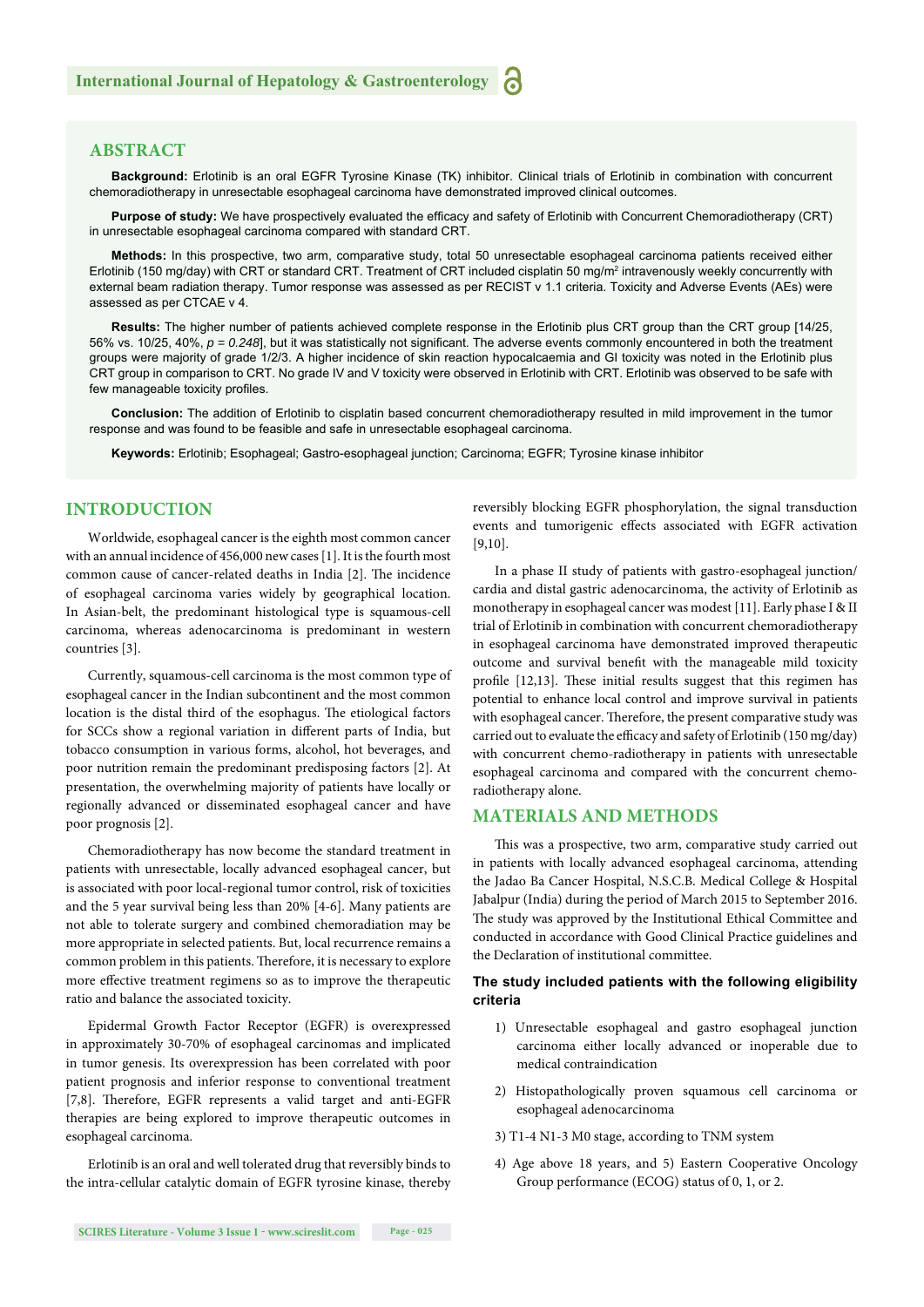#### **We excluded the following patients**

- 1) Age  $\leq$  18 years,
- 2) Previous treatment of esophageal carcinoma with surgery, radiotherapy, chemotherapy, or antineoplastic biological therapy,
- 3) Presence of severe co morbidities that will put the patient at a significantly higher risk or will damage the protocol compliance,
- 4) History of allergy with similar biological to Erlotinib/Cisplatin,
- 5) Evidence of metastases,
- 6) Presence of aero digestive fistula (trachea and/or bronchia),
- 7) Other synchronous malignancies,
- 8) Inadequate hematologic, cardiac, renal and hepatic functions,
- 9) Uncontrolled infection/any other systemic diseases,
- 10) Not willing to give informed consent,
- 11) Pregnant and lactating females.

Before enrollment, all patients gave a full history and underwent a physical examination. Routine blood investigation- Complete blood count with differential, electrolyte assessment, liver and renal function tests were done. Radiological investigation- Chest X-ray, electrocardiogram, USG abdomen, Upper Gastrointestinal Endoscopy (UGIE) and CT scan with contrast- neck/ thorax/ abdominal scan were done.

Two treatment groups (Test group and Control group) were defined. Patients were randomly allocated to either group to receive the treatment. Test group received Erlotinib plus concurrent Cisplatin-Based Chemoradiotherapy (CRT) treatment, while the Control group received only concurrent cisplatin-based chemoradiotherapy.

In the Control group, patients received cisplatin 50 mg/m2 intravenously weekly concurrently with External Beam Radiation (EBRT). Patients in the study arm received daily Erlotinib 150mg plus cisplatin 50 mg/m<sup>2</sup> intravenously weekly concurrently with EBRT.

#### **Radiotherapy treatment protocol schedule (both treatment groups)**

Cases were treated by with an initial AP/PA approach up to 50Gy followed by three field technique [AP/ Right Posterior Oblique (RPO)/ Left Posterior Oblique (LPO)] up to 60Gy.

Radiotherapy- Total dose, 60Gy, 2Gy/#, 5 #/week was administered to all patients

#### **CONCURRENT CHEMOTHERAPY PROTO-COL SCHEDULE**

#### **Control group**

**Cisplatin 50 mg/m2 IV weekly:** In the control group, patients received weekly Cisplatin 50 mg/m<sup>2</sup> IV in 300 ml Normal Saline over one hour. Premedication with antiemetic was given, with adequate hydration for two hours before and after the chemotherapy.

#### **Test group**

**Daily Erlotinib 150mg OD plus Cisplatin 50 mg/m2 IV weekly:**  In the Test group, patients received daily tablet Erlotinib 150 mg/ day PO in empty stomach and was started from the first day of radiation and continued until the last day of irradiation. Along with this, weekly Cisplatin 50 mg/m<sup>2</sup> IV in 300 ml normal saline was started from day 1 of radiation. Ryle's tube insertion and esophageal stunting were the supportive measures that we provide to our grade III-IV dysphagia patients before the treatment.

Patients in both control & test group receiving CRT were assessed weekly for symptomatic, clinical improvement and adverse effects. During the study, patients were hospitalized when needed. Patients were assessed weekly and when required for toxicities arising from combined modalities. The primary response was assessed after one month of treatment completion.

Parameters evaluated: The Primary tumor response in both the groups was evaluated using the Response Evaluation Criteria in Solid Tumors (RECIST version 1.1) criteria. The tumor response outcomes assessed included Complete Response (CR), Partial Response (PR), Progression of Disease (PD), and Stable Disease (SD). Adverse Events in both the groups were assessed and graded by Common Toxicity Criteria for Adverse Events (version 4.0) criteria.

#### **STATISTICAL ANALYSIS**

Statistical analysis was performed with software (SPSS, version 20). Descriptive statistics were used to express the data findings. For categorical variables, Chi square or Fischer exact test was used as appropriate. P values  $\leq 0.05$  was considered statistically significant.

#### **RESULTS**

A total of 50 patients of locally advanced esophageal carcinoma were enrolled in the present comparative study. The study comprised of two groups, Test group and Control group. In each group 25 patients were enrolled. The mean age of the patients in the Test group was  $53.2 \pm 11.1$  years and  $52.1 \pm 10.2$  years in the Control group. Majority patients in both the groups were males in comparison to females; the majority had squamous cell carcinoma and ECOG status of 1. The baseline characteristics of both group patients are summarized in Table 1.

#### **Tumor response**

We observed that higher number of patients achieved Complete Response (CR) in the Test group (Erlotinib with CRT) than in the Control (CRT) group [14/25, 56% vs. 10/25, 40%], whereas a higher number of patients achieved a Partial Response (PR) in the Control group compared to Test group. In our study we have noted that squamous cell variant responded well to treatment in both arms but adenocarcinoma variant responded poorly in both arms. The treatment responses observed between the two groups were not statistically significant (Table 2).

#### **Safety and toxicity**

All adverse events commonly encountered in Test group and Control group were of grade I /II /III. A higher incidence of skin reaction hypocalcaemia and GI toxicity was observed in the Test group (Erlotinib with CRT) in comparison to the Control Group (CRT), whereas neutropenia and vomiting were comparable in the both groups (Table 3). No grade IV and V toxicity were observed in the Test group (Erlotinib with CRT). Erlotinib administration was observed to be safe with few manageable toxicity profiles.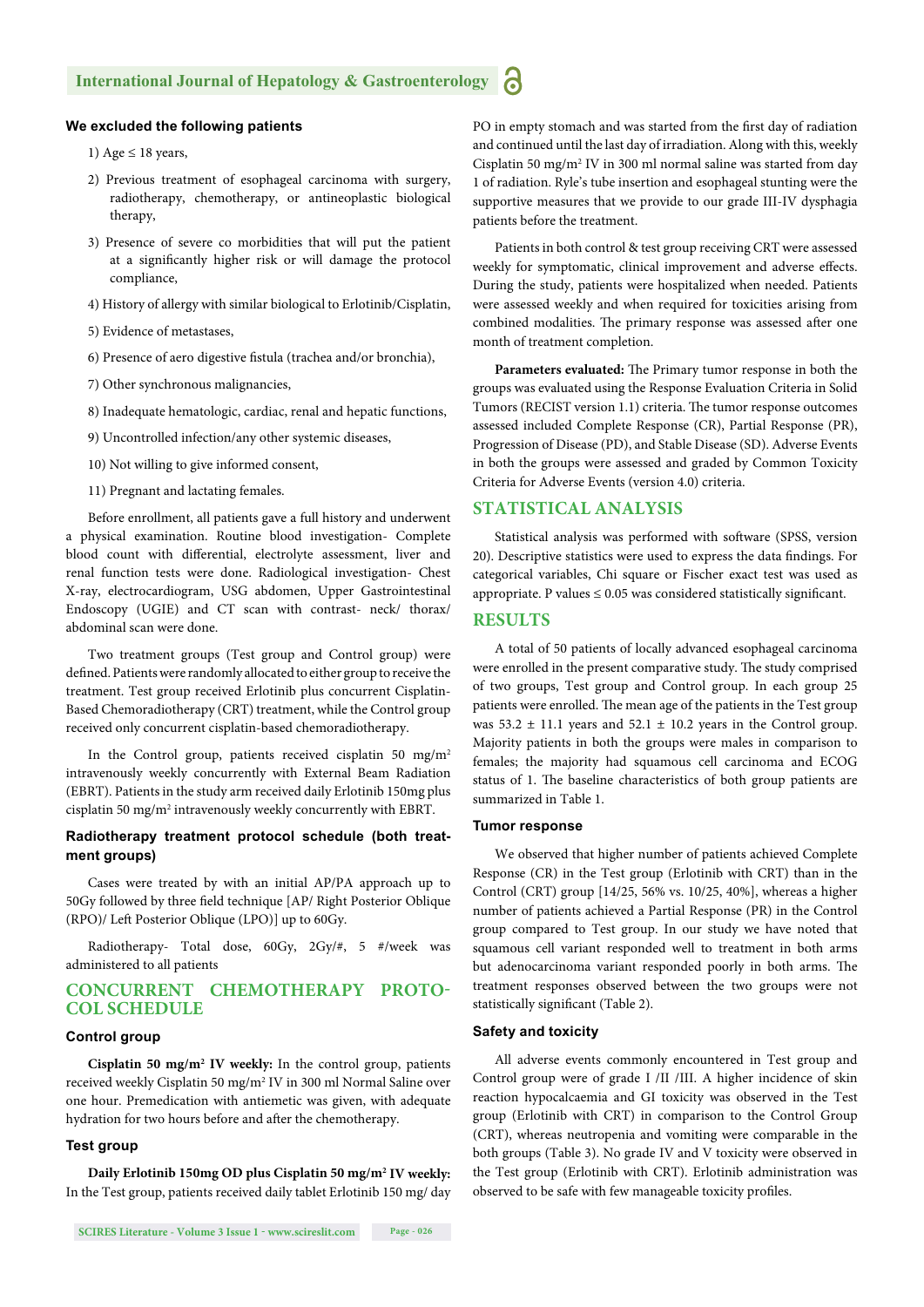#### **DISCUSSION**

The present comparative study indicates that, the addition of Erlotinib to concurrent chemoradiotherapy resulted in mild improvement in the tumor response compared to concurrent chemoradiotherapy alone in patients with unresectable esophageal carcinoma.

Epidermal Growth Factor Receptor (EGFR) signaling is one of the key molecular pathways involved in the regulation of cell proliferation, cell differentiation, and tumor genesis. EGFR overexpression is found in approximately 30-70% of patients with esophageal carcinoma and associated with a poor prognosis [8-10]. Thus, EGFR signaling plays a pivotal role in the pathophysiology of esophageal carcinoma [8,10]. This affords a potential opportunity for anti-EGFR agents to improve treatment outcomes.

Erlotinib is an oral EGFR Tyrosine Kinase (TK) inhibitor that reversibly competes with ATP for binding the tyrosine kinase domain of EGFR, thereby reversibly blocking EGFR phosphorylation, the signal transduction events, and tumorigenic effects associated with

| patients in the treatment groups. |                               | Table 1: Baseline characteristics of unresectable esophageal carcinoma                  |                                                                        |  |
|-----------------------------------|-------------------------------|-----------------------------------------------------------------------------------------|------------------------------------------------------------------------|--|
| <b>Characteristics</b>            |                               | <b>Erlotinib plus</b><br><b>Concurrent chemo</b><br>radiotherapy<br>$(Test group = 25)$ | <b>Concurrent</b><br>chemo<br>radiotherapy<br>(Control group<br>$= 25$ |  |
| Age in years $(\%)$               | Mean $(\pm SD)$               | $53.2 \pm 11.1$                                                                         | $52.1 \pm 10.2$                                                        |  |
|                                   | $18 - 28$                     | 0(0)                                                                                    | 1(4)                                                                   |  |
|                                   | $29 - 38$                     | 2(8)                                                                                    | 1(4)                                                                   |  |
| Age Group in<br>years (%)         | $39 - 48$                     | 7(28)                                                                                   | 7(28)                                                                  |  |
|                                   | $49 - 58$                     | 6(24)                                                                                   | 8(32)                                                                  |  |
|                                   | $59 - 70$                     | 10 (40)                                                                                 | 8(32)                                                                  |  |
|                                   | Male                          | 15(60)                                                                                  | 17 (68)                                                                |  |
| Gender (%)                        | Female                        | 10(40)                                                                                  | 8(32)                                                                  |  |
|                                   | ECOG <sub>0</sub>             | 5(20)                                                                                   | 4(16)                                                                  |  |
| Performance<br>status $(\%)$      | ECOG <sub>1</sub>             | 16 (64)                                                                                 | 17 (68)                                                                |  |
|                                   | ECOG <sub>2</sub>             | 4(16)                                                                                   | 4(16)                                                                  |  |
|                                   | Tobacco                       | 17 (68)                                                                                 |                                                                        |  |
| Addictions (%)                    | <b>BIDI</b><br>7(28)          |                                                                                         | 11(44)                                                                 |  |
|                                   | Cigarette                     | 2(8)                                                                                    | 1(4)                                                                   |  |
|                                   | Alcohol                       | 6(24)                                                                                   | 9(36)                                                                  |  |
|                                   | Upper 1/3rd                   | 11 (44)                                                                                 | 7(28)                                                                  |  |
| Primary site<br>of tumor in       | Middle 1/3rd                  | 7(28)                                                                                   | 8(32)                                                                  |  |
| esophagus (%)                     | Lower 1/3rd and<br><b>GEJ</b> | 7(28)                                                                                   | 10(40)                                                                 |  |
| <b>Tumour Stage</b>               | Ш                             | 11(44)                                                                                  | 9(36)                                                                  |  |
| $(\% )$                           | Ш                             | 14 (56)                                                                                 | 16 (64)                                                                |  |
| Histo-pathological<br>(%)         | Squamous cell<br>carcinoma    | 23 (92)                                                                                 | 21 (84)                                                                |  |
|                                   | Adenocarcinoma                | 2(8)                                                                                    | 4(16)                                                                  |  |

| Table 2: Response to treatment in the Test group and Control group. |  |  |
|---------------------------------------------------------------------|--|--|
|                                                                     |  |  |

| <b>Response to</b><br>treatment | <b>Test group - Erlotinib</b><br>plus Concurrent<br>chemo radiotherapy<br>Number (%) | Control group<br>-Concurrent<br>chemo<br>radiotherapy<br>Number (%) | P value |  |
|---------------------------------|--------------------------------------------------------------------------------------|---------------------------------------------------------------------|---------|--|
| Complete Response<br>(CR)       | 14 (56%)                                                                             | 10 (40%)                                                            |         |  |
| Partial Response<br>(PR)        | 10 (40%)                                                                             | 14 (56%)                                                            | 0.248   |  |
| Total*                          | 24                                                                                   | 24                                                                  |         |  |
|                                 |                                                                                      |                                                                     |         |  |

'Data unavailable for two patients (one in each group).

| Table 3: Adverse events encountered in both the groups during the treatment. |                          |                                                                                        |                                                                         |  |
|------------------------------------------------------------------------------|--------------------------|----------------------------------------------------------------------------------------|-------------------------------------------------------------------------|--|
| <b>Adverse</b><br>events                                                     | <b>Toxicity</b><br>Grade | Test group -<br><b>Erlotinib plus</b><br>Concurrent<br>chemoradiotherapy<br>Number (%) | Control group -<br><b>Concurrent</b><br>chemoradiotherapy<br>Number (%) |  |
|                                                                              | 1                        | $5(20\%)$                                                                              | 03 (12%)                                                                |  |
|                                                                              | $\overline{2}$           | 5(20%)                                                                                 | 03 (12%)                                                                |  |
| Neutropenia                                                                  | 3                        | 0                                                                                      | 0                                                                       |  |
|                                                                              | 4                        | 0                                                                                      | $\Omega$                                                                |  |
|                                                                              | <b>Total</b>             | 10 (40%)                                                                               | 6(24%)                                                                  |  |
|                                                                              | 1                        | 9(36%)                                                                                 | 8 (32%)                                                                 |  |
|                                                                              | $\overline{2}$           | 2(8%)                                                                                  | 1(4%)                                                                   |  |
| Hypocalcemia                                                                 | 3                        | 3(12%)                                                                                 | 0                                                                       |  |
|                                                                              | 4                        | 0                                                                                      | $\Omega$                                                                |  |
|                                                                              | <b>Total</b>             | 14 (56%)                                                                               | 9(36%)                                                                  |  |
|                                                                              | 1                        | 8 (32%)                                                                                | 4 (16%)                                                                 |  |
|                                                                              | $\overline{2}$           | 9(36%)                                                                                 | 13 (52%)                                                                |  |
| <b>Vomiting</b>                                                              | 3                        | 7(28%)                                                                                 | 5(20%)                                                                  |  |
|                                                                              | 4                        | 0                                                                                      | 0                                                                       |  |
|                                                                              | <b>Total</b>             | 24 (96%)                                                                               | 22 (88%)                                                                |  |
|                                                                              | 1                        | 9(36%)                                                                                 | 5(20%)                                                                  |  |
|                                                                              | $\overline{2}$           | 7(28%)                                                                                 | 5(20%)                                                                  |  |
| <b>Diarrhoea</b>                                                             | 3                        | 6(24%)                                                                                 | 0                                                                       |  |
|                                                                              | 4                        | 0                                                                                      | 0                                                                       |  |
|                                                                              | <b>Total</b>             | 22 (88%)                                                                               | 10 (40%)                                                                |  |
|                                                                              | 1                        | 9(36%)                                                                                 | 0                                                                       |  |
|                                                                              | $\overline{2}$           | 2(8%)                                                                                  | $\Omega$                                                                |  |
| Skin rash                                                                    | 3                        | 0                                                                                      | $\Omega$                                                                |  |
|                                                                              | 4                        | 0                                                                                      | 0                                                                       |  |
|                                                                              | <b>Total</b>             | 11 (44%)                                                                               | $0(0\% )$                                                               |  |

EGFR activation [8-11]. Early phase clinical trials of Erlotinib with concurrent chemoradiotherapy in esophageal carcinoma have demonstrated favorable anti-tumor activity with manageable toxicity profile [12,13]. Therefore, the present study evaluated the safety and efficacy of concurrent chemoradiotherapy with or without Erlotinib in unresectable esophageal carcinoma.

In the present comparative study, we found that addition of Erlotinib to the concurrent chemoradiotherapy in unresectable esophageal carcinoma resulted in higher tumor response than concurrent chemoradiotherapy alone. However the difference in tumor response was not statistically significant. The higher number of patients achieved Complete Response (CR) in the Erlotinib with CRT group than in the CRT alone group [14/25, 56% vs. 10/25, 40%], the findings of improved tumor response with the addition of Erlotinib to CRT are similar to previous clinical trials [12-14]. However, in this study cisplatin-based chemotherapy was used instead of doublet chemotherapy.

In the phase 1 trial, Dobelbower et al. [12] evaluated the safety of Erlotinib in combination with radiation, 5-fluorouracil (5-FU) and cisplatin in patients with esophageal carcinoma. Patients received 50, 100 or 150 mg oral Erlotinib/day beginning on the first day of radiation (three patients in each dose cohort). Concurrent cisplatin (75 mg/m2 i.v., days 8 and 36) and 5-FU (1000 mg/m2 i.v., days 8-11 and 36-39) were also given with 50.4 Gy thoracic radiation, delivered at 180 cGy/day, 5 days/week. The major toxicities encountered were grade 1-2 diarrhea, grade 1 skin rash, grade 1-3 nausea and grade 3 dehydration. The phase I study demonstrated the safety and tolerability of Erlotinib delivered at 150 mg/day with concurrent 5-FU, cisplatin and thoracic radiation [12].